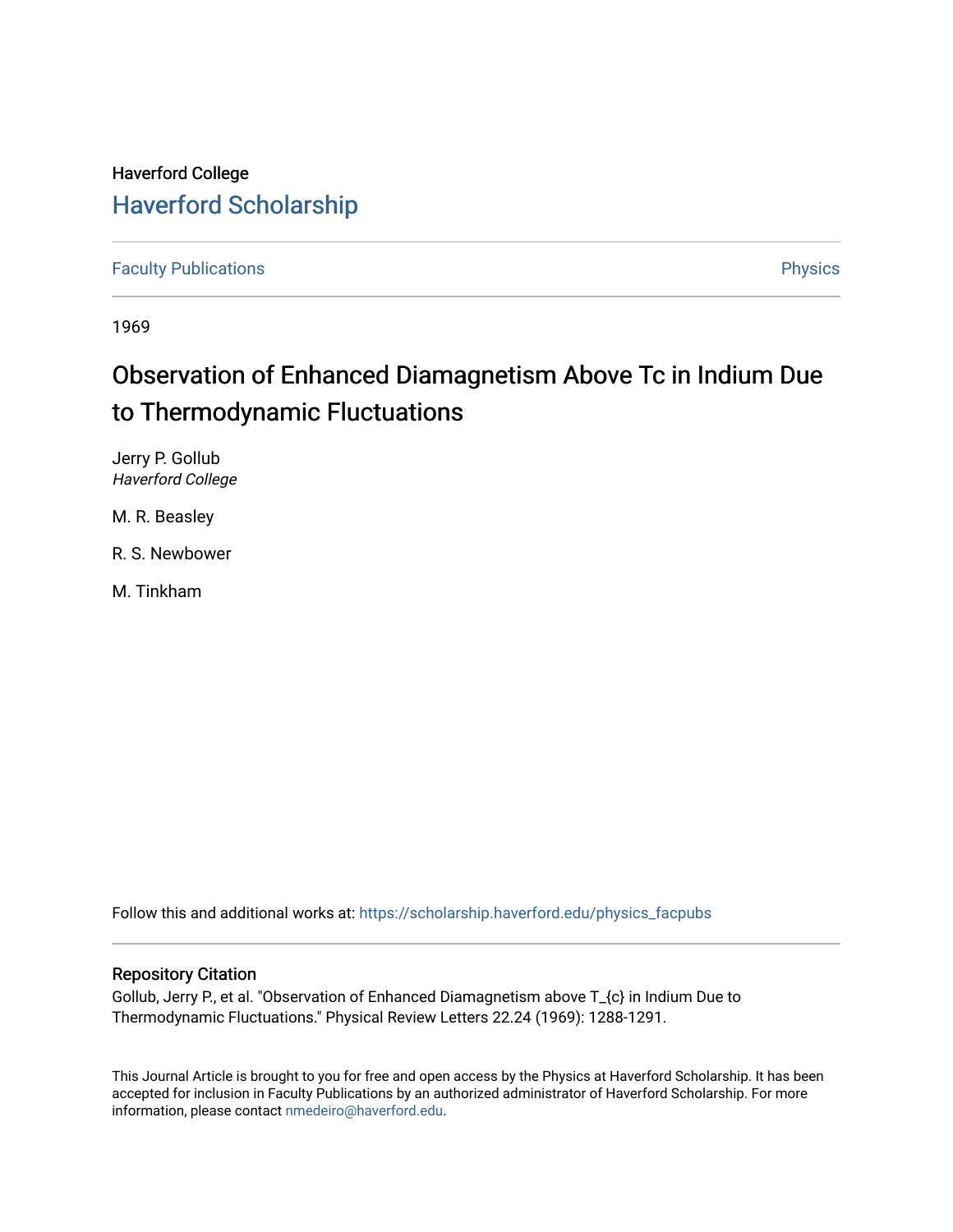## OBSERVATION OF ENHANCED DIAMAGNETISM ABOVE  $T_c$  in INDIUM DUE TO THERMODYNAMIC FLUCTUATIONS\*

J. P. Gollub, † M. R. Beasley, R. S. Newbower,  $\ddagger$  and M. Tinkham Department of Physics and Division of Engineering and Applied Physics, Harvard University, Cambridge, Massachusetts 02138 (Received 12 May 1969)

We have observed a temperature-dependent enhanced diamagnetism above the critical temperature in pure bulk indium which we attribute to the effects of thermal fluctuations. The magnitude of the effect and the manner in which it scales with magnetic field are in agreement with a finite-field generalization of a zero-field result based on the Ginzburg-Landau theory.

Recently there has been considerable interest in the effects of evanescent Cooper pairs induced by thermodynamic fluctuations in superconductors just above the critical temperature  $T_c$ , especially the enhancement of the electrical conductivity of thin films having very short mean ductivity of the finite nating very short mean there should be an enhanced diamagnetism above  $T_{c}$ . Unlike the fluctuation-enhanced conductivity, the enhanced diamagnetism should be observable even in pure bulk samples. We have observed such an enhanced diamagnetism in pure bulk indium which we attribute to this mechanism.

The prediction of an enhanced diamagnetism above  $T_c$  is based on a model in which small superconducting regions spontaneously grow and decay as a result of thermodynamic fluctuations, leading to an average dc effect. Calculations $3,4$ using the linearized Ginzburg-Landau theory yield a predicted susceptibility of about  $-10^{-7}$  $\times [T_c/(T-T_c)]^{1/2}$  for a pure bulk sample in the limit of zero magnetic field. More precisely,  $Schmid<sup>4</sup> finds<sup>5</sup>$ 

$$
\chi = -(\pi k T/6\Phi_0^2)\xi(T),\tag{1}
$$

where  $\Phi_0 = hc/2e$  is the fluxoid quantum and  $\xi(T)$ is the usual Ginzburg-Landau coherence length. A typical bulk sample with such a susceptibility in a 1-Oe applied field will exclude an amount of flux equivalent to only a few flux quanta, even as close as a few millidegrees to  $T_c$ .

To observe such a small effect, we measured the magnetization with a point-contact superconducting quantum-interference device<sup>6,7</sup> which was coupled to the sample by a superconducting dc transformer wound with niobium wire. The indium sample for which results are reported here was an etched cylindrical single crystal, 4.4 mm diam and 23 mm long, zone refined from 99.9999% purity indium. Similar results were obtained from a polycrystalline sample of the same size prepared from  $99.999\%$  purity indium. We have

measured the change in sample magnetization with decreasing temperature, from  $-4$  K to  $-3.4$ K  $(T_c)$ , in constant applied fields of 0-2 Oe supplied by a niobium superconducting solenoid in the persistent-current mode. Typical results are presented in Fig. 1. For the higher fields shown, the magnetization is clearly temperature dependent for a few tenths of a degree above  $T_c$ . Each graph terminates on the left where the sample undergoes an abrupt transition to the superconducting state which we interpret as the firstorder transition expected in the presence of a finite applied field. The first-order transition in the polycrystalline sample is somewhat less abrupt, indicating that this sample is less ideal. Whether or not the single crystal is exhibiting



FIG. 1. Change in magnetization of a single crystal of indium versus temperature near the critical temperature, for various magnetic fields. The zero for each plot was adjusted to give the best agreement with (2). Each curve terminates on the left end at the field-dependent thermodynamic critical temperature, where there is a sharp first-order transition to the superconducting state.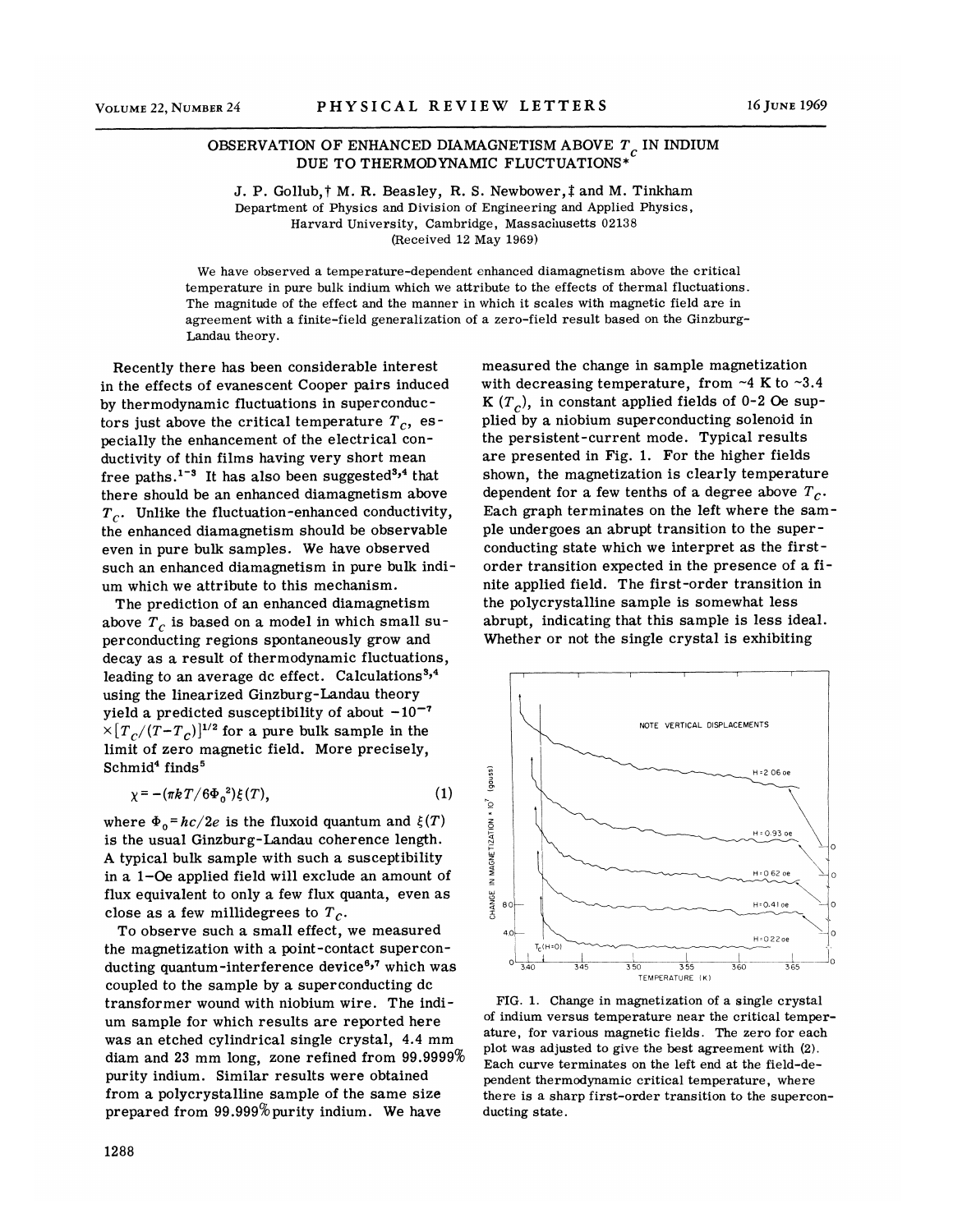any significant sample-dependent nonideal behavior is not definitely known.

As is readily seen in Fig. 1, the magnetization is not divergent either at  $T_c$  or at the field-dependent thermodynamic critical temperature  $T_c(H)$ . Rather, it appears that it would diverge at a lower temperature  $T_c^*(H)$  if the first-order transition did not intervene and preclude further observation. This can be understood with reference to the critical-field curves of Fig. 2. As the temperature is reduced in the presence of a finite field  $H$ , the sample state follows the dotted line. Although in practice a first-order transition usually occurs at (or slightly below) the intersection with the thermodynamic critical-field curve (point  $a$ ), the normal state ideally remains metastable with respect to the superconducting state down to the intersection with the ideal supercooling field curve  $H_{\mathcal{S}C}(T)$  (point b). This defines a temperature  $T_{sc}(H)$  down to which the sample can in principle be supercooled. One would expect the fluctuation-induced magnetization to diverge at  $T_{sc}(H)$ , where the energy cost of a small fluctuation toward the superconducting



FIG. 2. Schematic diagram of the thermodynamic critical field  $H_c$  and the supercooling field  $H_{sc}$  versus temperature. The dotted line represents the sequence of sample states as temperature is reduced in the presence of a magnetic field  $H$  whose size is exaggerated for clarity. The sample becomes superconducting at  $a$ , but the fluctuation-enhanced diamagnetism would diverge at b, if the first-order transition did not intervene.

state vanishes. In other words, we would expect the temperature  $T_c^*(H)$  at which the extrapolated experimental curve diverges to be the supercooling temperature  $T_{sc}(H)$ .

When these considerations are used to modify the zero-field expression (1), and if one identifies<sup>8</sup>  $H_{SC}$  with  $H_{c2}$ = $\Phi_0/2\pi\xi^2$ , one obtains the prediction that the magnetization  $M(H,\,T)$  should be given by

$$
M(H, T) = -\frac{\left(\frac{1}{2}\pi\right)^{1/2}\left(\frac{1}{6}kT\right)\Phi_0^{-3/2}H^{1/2}}{\left[1 + \left|\frac{dH}{dH}\right|_{C}2\right/\frac{d}{d}T\left|\frac{(T-T_c)}{(T-t_c)}\right/\frac{H}{d}}.\tag{2}
$$

This expression equals  $\chi H$  with  $\chi$  given by (1) and with  $T_c$  replaced by  $T_{c2}(H)$ . It reduces to (1) as H goes to zero, and moreover, this form of field dependence can be shown to follow from ordinary linearized Ginzburg-Landau theory.<sup>9</sup> The form of this result suggests that the data for all fields should lie on a universal curve if  $M(H, T)/H^{1/2}$  is plotted versus  $(T - T_c)/H$ . However, to make such a plot it is necessary to determine a base line for the experimental data, since the level to which the temperature-dependent magnetization would extrapolate at high temperatures cannot be determined with any precision from our data. The criterion we used to adjust the baseline at each field for best agreement with the theoretical prediction (2) in the region of large  $(T-T_c)/H$ . Using this procedure, we found that the data for all fields fell on a universal curve when plotted as shown in Fig. 3. The solid line in this figure represents the behavior expected on the basis of (2), where  $\left| dH_{c2}/dT \right| = \sqrt{2} \kappa \left| dH_{c}/dT \right| = 13.4 \text{ Oe/K}$ was determined using accepted values<sup>10,11</sup> for  $\left| dH_c/dT \right|$  and  $\kappa$ . The numerical value of the coefficent of  $H^{1/2}$  in the numerator is  $1.05 \times 10^{-6}$  G/ Oe<sup>1/2</sup> for  $T=3.4$  K. At large  $(T-T_c)/H$  the data follow the theoretical curve fairly well, but begin systematically to rise above it for  $(T-T_c)/H$  $\leq 0.05$  K/Oe. However, the significance of the results in this region is unclear for two reasons. First, the exact form of the theory for low  $(T)$ First, the exact form of the theory for low  $(T - T_c)/H$  is uncertain.<sup>12</sup> In addition, it is possible that some of the observed enhancement for low  $(T-T_c)/H$  arises from broadening in the transition due to inhomogeneities, in spite of the fact that the first-order transition is almost complete within a few millidegrees. This possibility exists because the total observed effect is only about  $10^{-5}$  of the perfect diamagnetism below  $T_c$ . Thus even parts per million of material with higher transition temperatures could give appreciable effects. The data from the polycrystalline sam-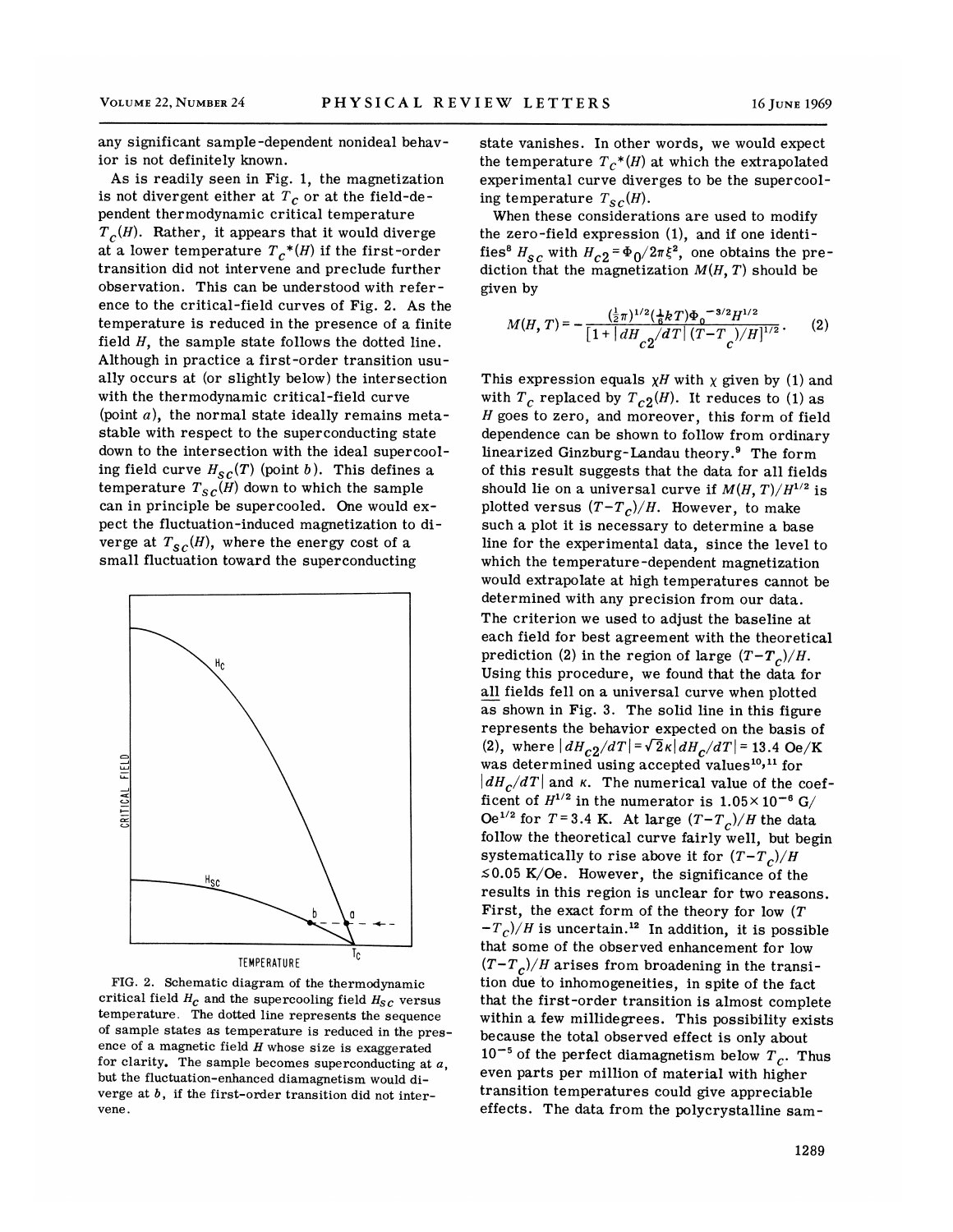

FIG. 3. The data of Fig. 1 replotted to exhibit the scaling with magnetic field predicted by (2). The baselines for the experimental curves have been adjusted to give the best agreement with (2) (solid curve) in the region of large  $(T-T_c)/H$ . The dashed curve represents the result of a recent calculation of Prange (see Note added in proof).

pie also fall on a universal curve of the same qualitative shape and magnitude, but, over much of the temperature range of observation, the magnetization rises somewhat more rapidly with decreasing temperature than is predicted.

We also find that all of our data can be described extremely well over the entire temperature range, even at low  $(T-T_c)/H$ , by introducing two adjustable parameters into (2), to obtain

$$
M(H, T) = -AH^{1/2}[1 + B(T - T_{C})/H]^{-1/2}.
$$
 (3)

The baselines which are used for this fit differ from those in Fig. 1. For the indium single crystal, we find  $A = 1.10 \times 10^{-6}$  G/Oe<sup>1/2</sup>, which is only 5% larger than expected from (2). However, the best value of  $B$  is 37 Oe/K, which is nearly three times the theoretical value of 13.4 Oe/K. Equivalently, the magnetization would diverge at a temperature  $T_c^* = T_c - H/B$  which is higher than our earlier remarks on supercooling lead us to expect. The polycrystalline sample gives results which are also well described by (3) with the same value of  $B$ , but with a value of  $A$  higher by a factor of 1.7. Although this suggests a trend toward better agreement with theory as sample quality improves, such agreement may be fortuitous, since the exact magnitude expected theoretically is uncertain<sup>5</sup> at this time.

Finally, one consequence of the baseline uncertainty is that our data do not enable us to prove that the temperature dependence actually follows the analytical form of (3). For example, the data can be fitted almost as well by an expression of the form

$$
M(H, T) = -A'H^{1/2}[1 + B'(T - T_{C})/H]^{-1}
$$
 (4)

with  $B' = 22 \text{ Oe/K}$  corresponding to a  $T_c^*(H)$  considerably closer to that expected if  $H_{sc}$  =  $H_{c2}$  and  $\kappa$  = 0.062. However, there is at present no theory which would suggest that this form is plausible.

In conclusion we feel that, despite the ambiguity which arises from the baseline uncertainty and the lack of a sufficiently complete theory, the existence in these very clean samples of an enhanced diamagnetism which is of the expected magnitude and which exhibits the expected scaling over a wide range of fields provides sufficient basis for the assertion that the observed enhancement is due to thermal fluctuations. A definitive test will require both a theory which rigorously takes the finite applied field into account and more extensive experimental work. We are continuing to investigate other materials as well as samples prepared in different ways, and we hope to extend the measurements to higher temperatures.